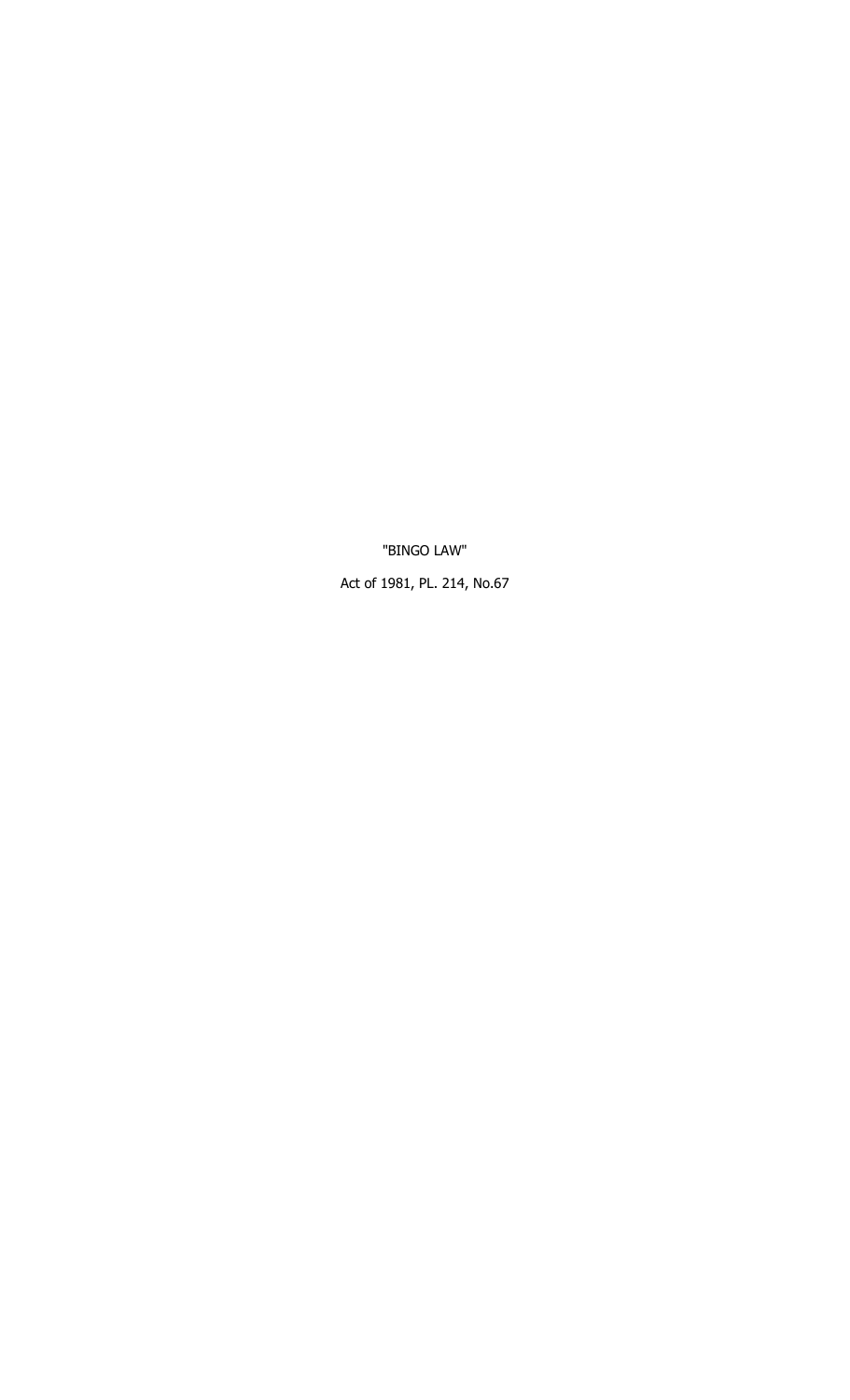## "BINGO LAW" Act of 1981, P.L. 214, No. 67

## AN ACT

Relating to the lawful conduct of bingo, prescribing penalties and making a repeal.

The General Assembly of the Commonwealth of Pennsylvania hereby enacts as follows:

## TABLE OF CONTENTS

Section 1. Short title. Section 2. Legislative intent. Section 3. Definitions. Section 4. Associations permitted to conduct bingo. Section 5. Rules for licensing and operation. Section 6. Revocation of licenses. Section 6.1. Special permits to conduct bingo for entertainment. Section 6.2. Revocation of special permits. Section 6.3. Services of food or drink. Section 7. Penalty. Section 8. Additional powers of the district attorney. Section 8.1. Enforcement powers of law enforcement officials not restricted. Section 9. Repeals. Section 10. Effective date. Section 1. Short title.

This act shall be known and may be cited as the "Bingo Law." Section 2. Legislative intent.

The General Assembly hereby declares that the playing of bingo for the purpose of raising funds, by certain nonprofit associations, for the promotion of charitable or civic purposes, is in the public interest.

It is hereby declared to be the policy of the Legislature that all phases of licensing, operation and regulation of the game of bingo be strictly controlled, and that all laws and regulations with respect thereto as well as all gambling laws should be strictly construed and rigidly enforced.

The Legislature recognizes the possibility of association between commercial gambling and organized crime, and wishes to discourage commercialization of the game of bingo; prevent participation by organized crime and prevent the diversion of funds from the purposes herein authorized. Section 3. Definitions.

The following words and phrases when used in this act shall have, unless the context clearly indicates otherwise, the meanings given to them in this section:

"Association." A volunteer fire company or an ambulance, religious, charitable, fraternal, veterans, civic, county fair or agricultural association, or any separately chartered auxiliary of any of the above associations, organized as a nonprofit organization which shall have existed, and conducted business in furtherance of their written constitution, charter, articles of incorporation or bylaw express purpose, for two years prior to application for a license: Provided, however, That an association whose membership consists exclusively of elderly residents of a senior citizen housing project may apply for a license immediately upon its being organized as such and need not meet the two-year waiting requirement. This term shall not be interpreted to include political organizations as associations eligible for a bingo license. An association shall not be denied a bingo license because its name denotes affiliation with a political organization if in fact the association is not a political organization as evidenced by its written constitution, charter, articles of incorporation or bylaw express purpose. (Def. amended Dec. 15, 1982, P.L.1299, No.293)

"Bingo." A game in which each player has a card or board containing five horizontal rows all but the central one containing five figures. The central row has four figures with the word "free" marked in the center thereof. Any preannounced combination of spaces when completed by a player constitutes bingo. In the absence of a preannouncement of a combination of spaces, any combination of five in a row whether horizontal or vertical when completed by a player constitutes bingo when its numbers are announced and covered. A wheel or other mechanical device may be used by any person conducting the game of bingo, and any such person may award a prize to any player or players first completing any combination constituting bingo. (Def. amended Dec. 15, 1982, P.L.1299, No.293)

"Bona fide member." Any individual who holds a full membership in the association as defined by the association's constitution, charter, articles of incorporation or bylaws and has been a member of the association for at least one year. The term shall also include those individuals who are members of an auxiliary or recognized junior affiliate of the parent association. (Def. added Dec. 15, 1982, P.L.1299, No.293)

"Charitable purpose." Benevolent or philanthropic purpose.

"Civic purpose." Community purpose.

"Elderly residents of a senior citizen housing project." Persons aged 62 years or older who reside in an elderly housing project receiving rental assistance pursuant to the Federal Housing and Community Development Act of 1974. (Def. added Dec. 15, 1982, P.L.1299, No.293)

"Equipment." Tables, chairs, cards, microphones, amplifiers, speakers and all other machinery and articles used to conduct a game of bingo. (Def. added Dec. 15, 1982, P.L.1299, No.293)

"Law enforcement official." A municipal police officer, a member of the Pennsylvania State Police, the sheriff of a county or a deputy sheriff. (Def. added Dec. 15, 1982, P.L.1299, No.293)

"Licensing authority." The county treasurer, or in any home rule county or city of the first class, where there is no elected treasurer, the designee of the governing authority. Section 4. Associations permitted to conduct bingo.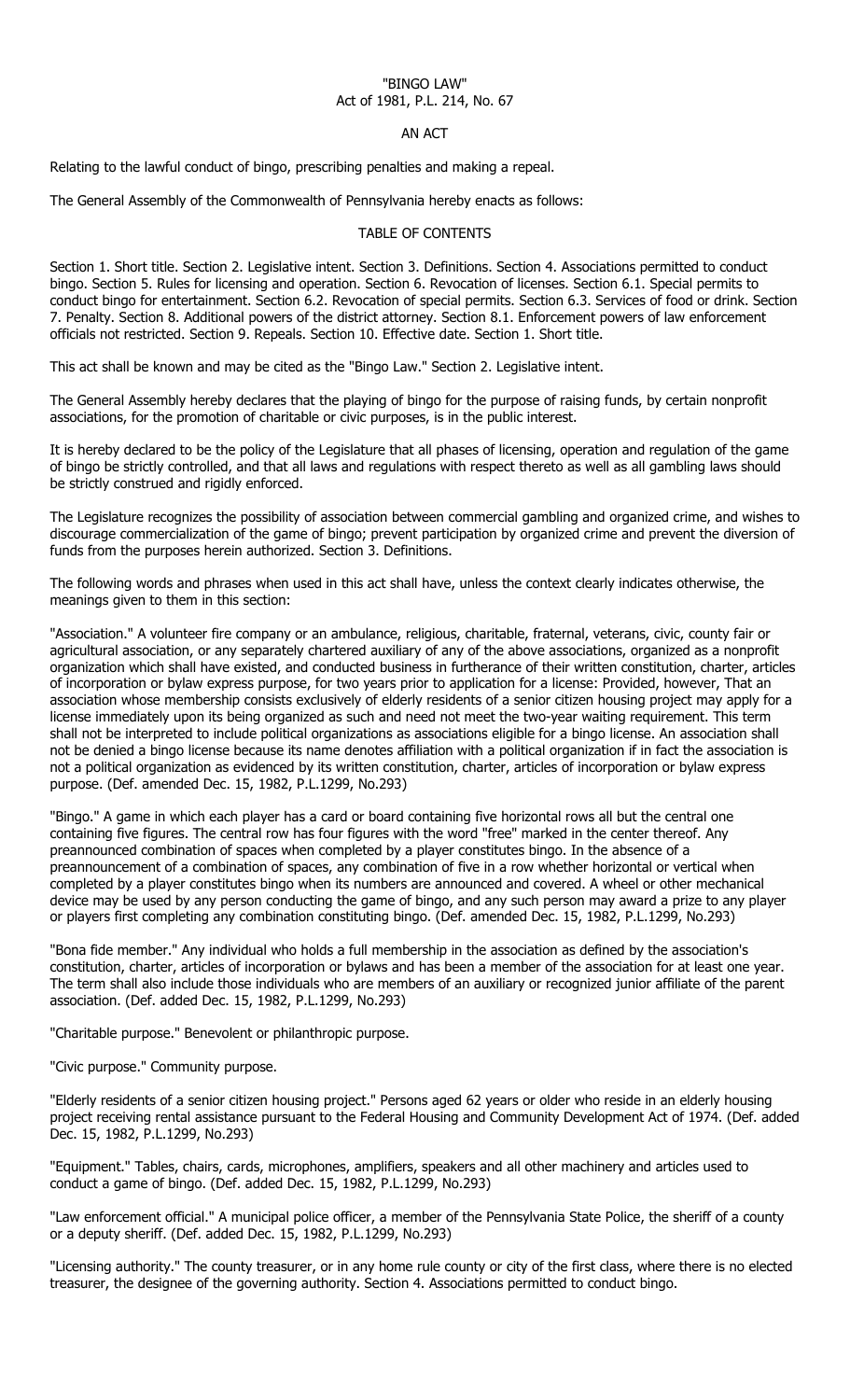Any association, for a charitable or civic purpose, when licensed pursuant to this act, may conduct the game of bingo as herein defined. Section S. Rules for licensing and operation. (Hdg. amended Dec. 15,1982, P.L.1299, No.293)

(a) Issuance and fee.--The licensing authority shall license, upon application, any association as defined in section 3 to conduct the game of bingo at one location in the county, which, when in a county of the second class, shall only be in the city, borough or township where the main business office or headquarters of the association is located. The county treasurer

of a county of the second class shall indicate on each license the city, borough or township where the association may conduct bingo. The single municipal location limitation shall not apply to a group of licensed associations conducting bingo at a central location. The license fee to be charged to each nonprofit association shall be \$100 per annum except to those recognized senior citizens, groups who conduct bingo for their members only the fee shall be \$50 per annum. The license fee to be charged to each agricultural association or county fair shall be \$100 per annum. Associations which conduct bingo only one period each year for not more than three consecutive days shall be charged \$15 for the issuance of their license. The fees collected pursuant to this section shall be paid by the licensing authority into the general fund of the county and used

for county purposes. All records retained by the licensing authority relating to the issuance of bingo licenses and bingo permits shall be public information. ((a) amended Feb. 12, 1988, P.L.76, No.14)

(b) Display.--Licenses issued pursuant to this section shall be publicly displayed at games conducted by licensees. (c) operation.--Each licensed association shall comply with the following restrictions and rules governing the operation of bingo:

(1) No person under the age of 18 shall be permitted to play bingo unless accompanied by an adult.

(2) No association shall conduct bingo more than twice in any one week, except an association shall be permitted to conduct the game of bingo for a period not to exceed ten days at the association's exposition, carnival or fair site in addition to the regularly scheduled games.

(3) Prizes awarded shall not exceed a value of \$250 for any one game of bingo, except for jackpot games which shall not exceed a value of \$2,000 for one such game. In addition, no more than \$4,000 in prizes shall be awarded in any calendar day.

(4) Only associations licensed to conduct bingo shall be permitted to advertise their bingo games. Such advertisements shall contain the date, time, location, whether cash or merchandise prizes will be awarded and the name of the association licensed to conduct the bingo game and the name of the individual in charge of the operation of the game. An association shall not advertise the prizes or their dollar value which will be awarded nor shall they advertise a guaranteed prize dollar value.

(5) The association shall own the equipment used in playing bingo or shall sign a written agreement leasing the equipment from another licensed association for a fee which is not determined by the amount of receipts realized from the playing of bingo or the number of people attending bingo games. Joint ownership of bingo equipment shall be permitted only if both owners of the equipment are licensed associations. This paragraph shall not apply to associations contracting charitable organizations or outside operators to conduct bingo at expositions, carnivals or fairs.

(6) The association shall own both the premises upon which bingo is played and the personal property used in the conduct of the game, or if it does not, the association shall sign a written agreement leasing such premises or personal property from the owner thereof for a fee which is not determined by either the amount of receipts realized from the playing of bingo or the number of people attending bingo games. An association shall not lease such premises or personal property from any person who has been convicted of a felony or a violation of this act.

(7) Each association shall keep written records of the moneys and merchandise collected and distributed for each day they conduct bingo. These records shall indicate the total proceeds collected, the total prize money distributed, the total value of all merchandise awarded as a prize and the amount of moneys paid as rentals or wages and to whom such rentals or wages were paid. All prizes awarded having a value greater than \$250 shall be specifically described in the association's records.

(8) Each association shall deposit with a financial institution all proceeds for each day's bingo game in an account in the association's name. This deposit shall be made before any of the proceeds may be used for any other purpose, except for payment of prize money and compensation to members employed in the operation of the game.

(9) No association shall permit any person who is not a bona fide member of the association or who has been convicted of a felony or a violation of this act to manage, set up, supervise or participate in the operation of the association's bingo games. Nothing contained in this act shall be construed to prohibit individuals under 18 years of age from participating in the operation of the game and being compensated therefor if written permission is obtained from their parent or guardian.

(10) Associations which obtain a license for the purpose of conducting bingo at an exposition, carnival or fair for a period not exceeding ten days shall be permitted to contract a charitable organization to manage, set up, supervise or participate in the operation of the bingo game provided only merchandise prizes are awarded. only bona fide members of the contracted charitable organization shall be permitted to participate in the operation of the bingo game. If no charitable organizations are available, the association may contract an outside operator to conduct the game for merchandise at the exposition, carnival or fair site. The provisions of this paragraph shall not be construed to allow bingo games to be ordinarily carried out on a commercial basis in this Commonwealth.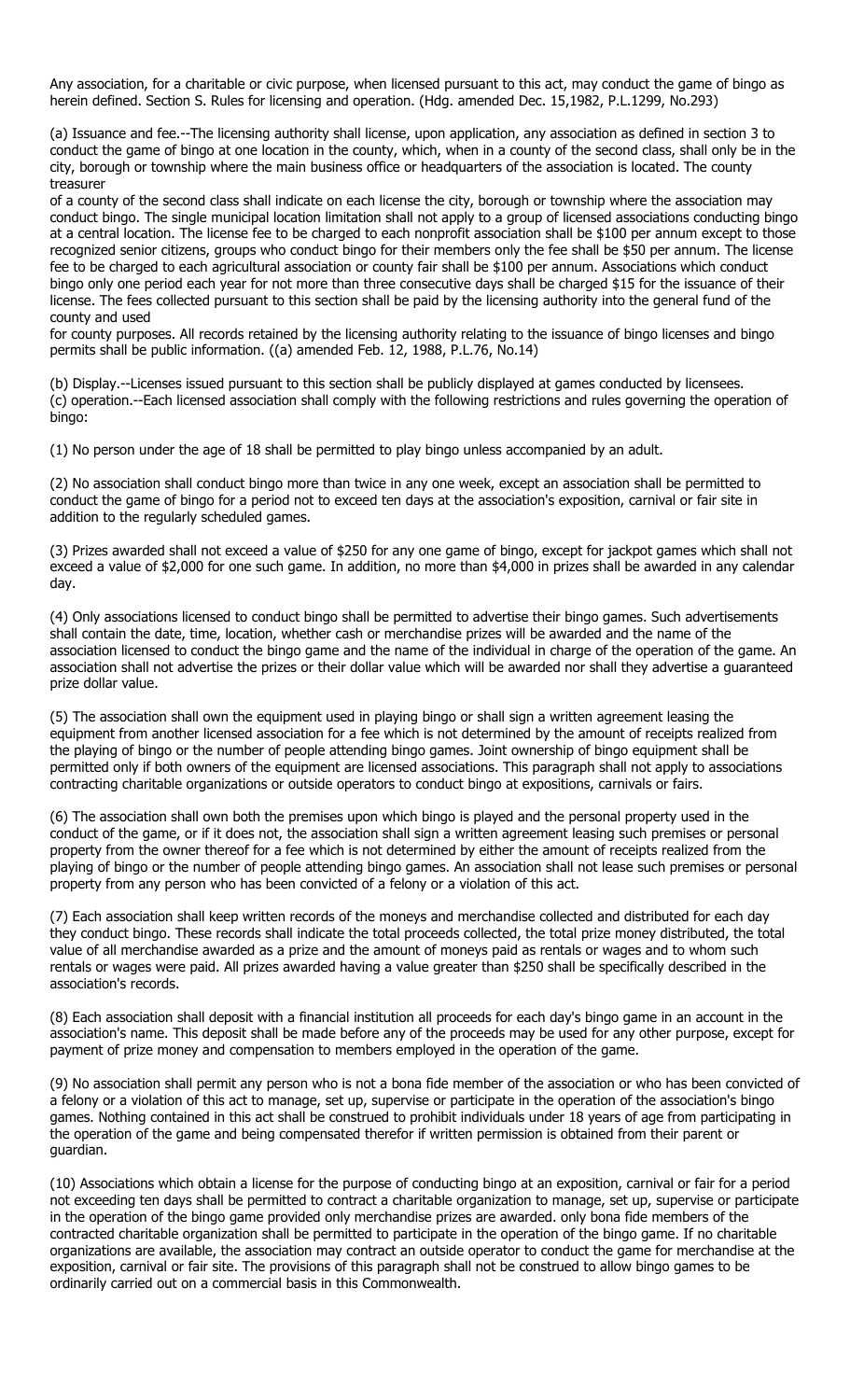(11) No person shall participate in the operation of bingo games on more than four days in any calendar week, which games may be operated by no more than two different licensed associations. This provision shall not apply to persons engaged in the operation of bingo for merchandise at expositions, carnivals or fairs not exceeding ten days in duration.

((11) amended Feb. 12, 1988, P.L.76, No.14)

(12) No supplier of merchandise nor any person who has been convicted of a felony or a violation of this act shall have a pecuniary interest in the operation or proceeds of the bingo game.

((c) amended Dec. 15, 1982, P.L.1299, No.293)

(d) Application for license.--Each association shall apply to the licensing authority for a license on a form to be prescribed by the Secretary of the Commonwealth. Said form shall contain an affidavit to be affirmed by the executive officer or secretary of the association stating that:

(1) No person under the age of 18 will be permitted by the association to play bingo unless accompanied by an adult.

(2) The facility in which any game of bingo is to be played does have adequate means of ingress and egress and adequate sanitary facilities available in the area.

(3) The association is the sole or joint owner with a licensed association of the equipment used in playing bingo or it leases the equipment from another licensed association under a written agreement for a fee which is not determined by the amount of receipts realized from the playing of bingo or the number of people attending bingo games. This paragraph shall not apply to associations contracting with charitable organizations or outside operators to conduct bingo at expositions, carnivals or fairs.

(4) The association is the owner of both the premises upon which bingo is played and the personal property used in the conduct of the game or, if it is not, that the association is not leasing such premises or personal property from the owner thereof under an oral agreement, nor is it leasing such premises or personal property from the owner thereof under a written agreement at a rental which is determined by either the amount of receipts realized from the playing of bingo or the number of people attending bingo games, nor is it leasing such premises or personal property from a person who has been convicted of a felony or a violation of this act.

(5) The association will not conduct the playing of bingo more than twice per week in any one week, except those associations conducting bingo at expositions, carnivals or fairs.

(6) The association in any calendar day will not award a total of more than \$4,000 in prizes.

(7) The association is a nonprofit association as defined in this act. ((d) amended Dec. 15, 1982, P.L.1299, No.293) (e) Limitation on compensation.--No person may be employed in the operation or the actual running of a bingo game for compensation greater than \$50 per day, except employees of outside operators under section 5(c)(10), and any person compensated shall be paid individually by check or by cash, in which case the payee shall sign a written receipt therefor. In addition, no person shall receive compensation from more than one source for services rendered in the operation of a bingo game. ((e) amended Dec. 15, 1982, P.L.1299, No.293) (f) Investigation of association.--The licensing authority may request an investigation to verify the statements made in any application for a license. ((f) added Dec. 15, 1982, P.L.1299, No.293) Section 6. Revocation of licenses.

(a) Grounds.--The licensing authority shall revoke or refuse to renew the license of any association whenever the district attorney finds upon investigation that:

(1) Any of the funds derived from the operation of the game of bingo are used for any purpose which does not support the nonprofit purposes of the association.

(2) Any person under the age of 18 unaccompanied by an adult is playing bingo as herein defined.

(3) The facility in which any game of bingo is played does not have adequate means of ingress and egress or does not have adequate sanitary facilities available in the area.

(4) Greater compensation than is herein authorized has been paid to or received by any person, or that a person or persons other than those authorized in section 5 have been involved in managing, setting up, operating or running the game.

(5) The association conducts bingo using bingo equipment which it does not own-solely or jointly with another licensed association or which it leases in violation of the statement contained in its license application provided by section 5(d)(3).

(6) The association conducts bingo upon premises which it does not own or with personal property it does not own and is either:

(i) leasing such premises or personal property used in the conduct of the game from the owner thereof under an oral agreement;

(ii) leasing such premises or personal property from the owner thereof under a written agreement at a rental which is determined by either the amount of receipts realized from the playing of bingo or the number of people attending bingo games; or